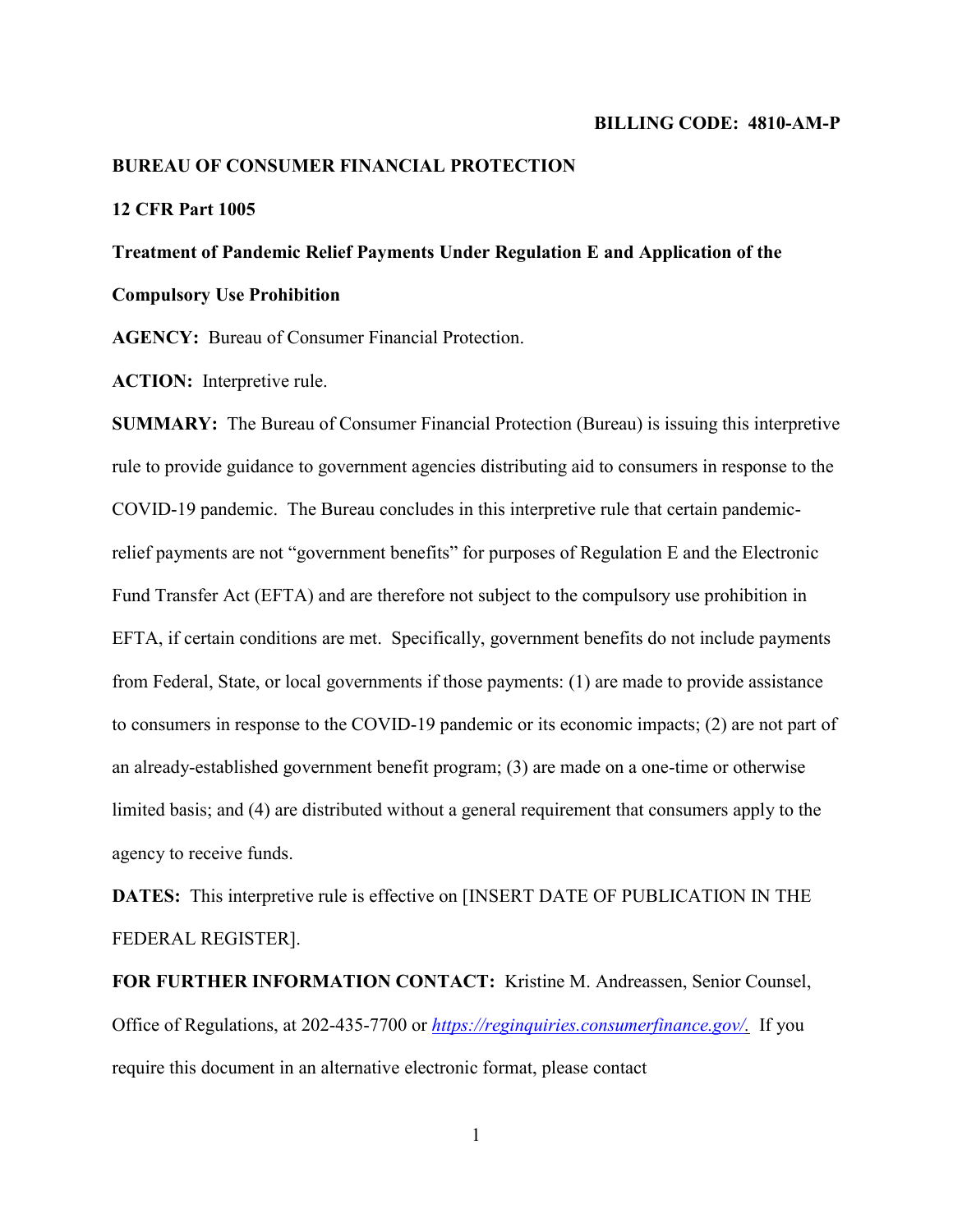#### *[CFPB\\_Accessibility@cfpb.gov](mailto:CFPB_Accessibility@cfpb.gov)*.

## **SUPPLEMENTARY INFORMATION:**

#### **I. Discussion**

#### *A. Background*

Section 913 of the Electronic Fund Transfer Act (EFTA) provides, among other things, that no person may require a consumer to establish an account for receipt of electronic fund transfers with a particular financial institution as a condition of employment or receipt of a government benefit. [1](#page-1-0) This provision, often referred to as the compulsory use prohibition, is implemented in  $\S$  1005.10(e)(2) of Regulation E.

In the mid-1990s, the Board of Governors of the Federal Reserve System (Board) extended consumer protections under Regulation E to accounts established by government agencies for distributing benefits to consumers electronically (government benefit accounts).<sup>[2](#page-1-1)</sup> Government benefits covered under the rule include Federally-administered government benefit programs and non-needs tested State and local government benefit programs (they do not include accounts for distributing needs-tested benefits in programs established under State or local law or administered by a State or local agency).<sup>[3](#page-1-2)</sup> Provisions specific to government benefit accounts were codified in § 1005.15 of Regulation E.

On October 5, 2016, the Bureau issued a final rule titled "Prepaid Accounts Under the Electronic Fund Transfer Act (Regulation E) and the Truth In Lending Act (Regulation Z)" (2016 Final Rule).<sup>[4](#page-1-3)</sup> The Bureau subsequently amended the 2016 Final Rule twice, in 2017 and

<span id="page-1-0"></span> $1$  15 U.S.C. 1693 $k(2)$ .

<span id="page-1-1"></span><sup>2</sup> 59 FR 10678 (Mar. 7, 1994) and 62 FR 43467 (Aug. 14, 1997).

<span id="page-1-2"></span><sup>3</sup> *See* § 1005.15(a)(2).

<span id="page-1-3"></span><sup>4</sup> 81 FR 83934 (Nov. 22, 2016).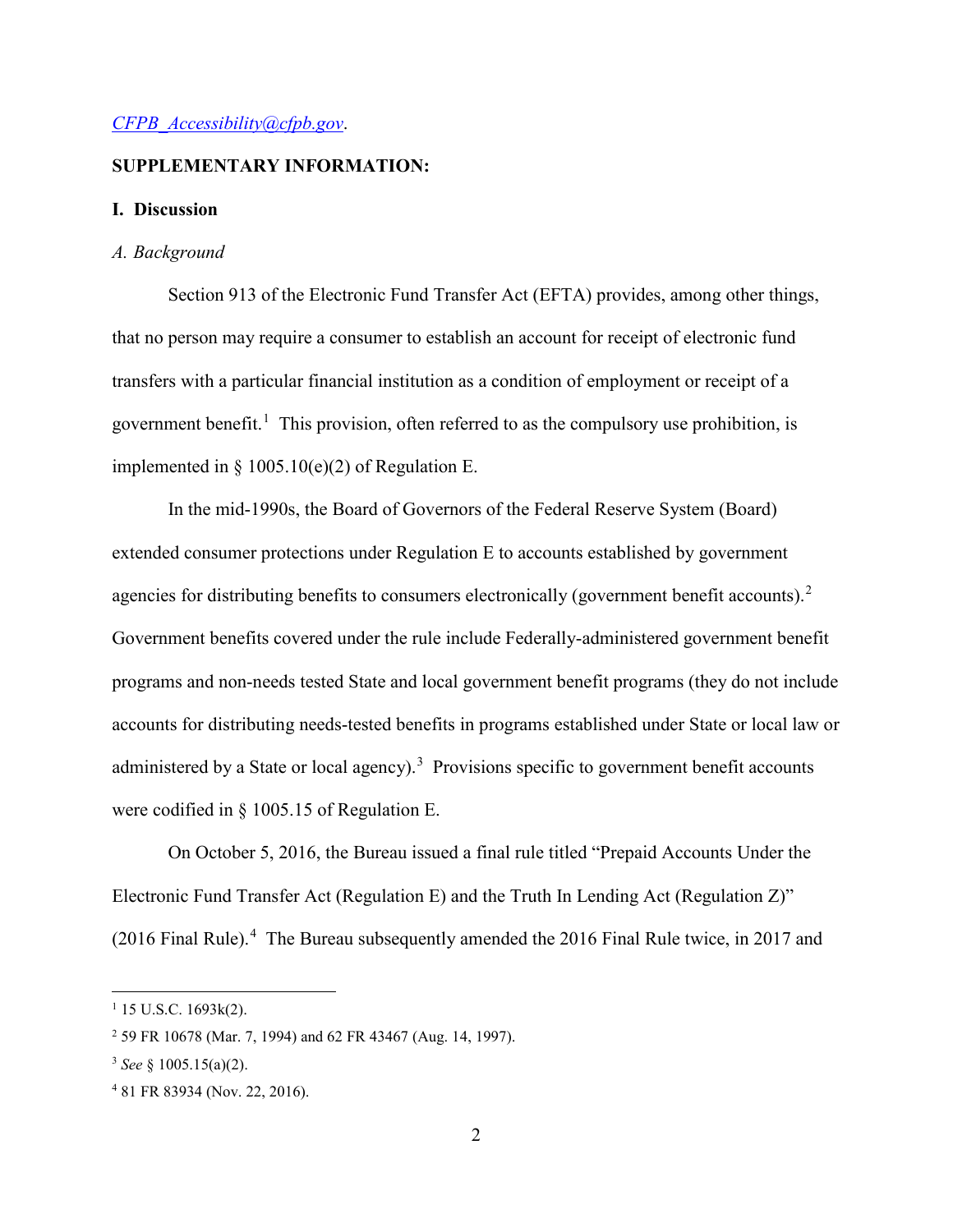2018.[5](#page-2-0) The 2016 Final Rule, as subsequently amended, is referred to herein as the Prepaid Accounts Rule. The Prepaid Accounts Rule, among other things, extended Regulation E coverage to prepaid accounts and adopted provisions specific to such accounts. The definition of "prepaid account" in the Prepaid Accounts Rule includes government benefit accounts (as defined in  $\S 1005.15(a)(2)$ , which were already covered by Regulation E as described above. The Prepaid Accounts Rule generally maintained the existing provisions specific to government benefit accounts, while adding certain new requirements such as pre-acquisition disclosures. The Prepaid Accounts Rule did not change the compulsory use prohibition in § 1005.10(e) of Regulation E, but did add commentary to clarify the compulsory use prohibition's application to government benefits (comment  $10(e)(2)-2$ ), which is in line with pre-existing commentary regarding payroll (comment  $10(e)(2)-1$ ).

Federal, State, and local governments are considering a variety of approaches to providing consumers relief from the economic impacts of the COVID-19 pandemic. These approaches may include government distribution of funds directly to consumers, in some cases outside of existing government benefit programs. In some cases, the relevant governmental agencies may not have access to consumers' account information, such as account and routing numbers, and therefore may have difficulty disbursing funds via direct deposit in a timely manner; in other cases, consumers may not have a pre-existing account that is capable of receiving funds via direct deposit.

<span id="page-2-0"></span> <sup>5</sup> *See* 82 FR 18975 (Apr. 25, 2017) and 83 FR 6364 (Feb. 13, 2018). These amendments, among other things, extended the effective date of the Prepaid Accounts Rule to April 1, 2019.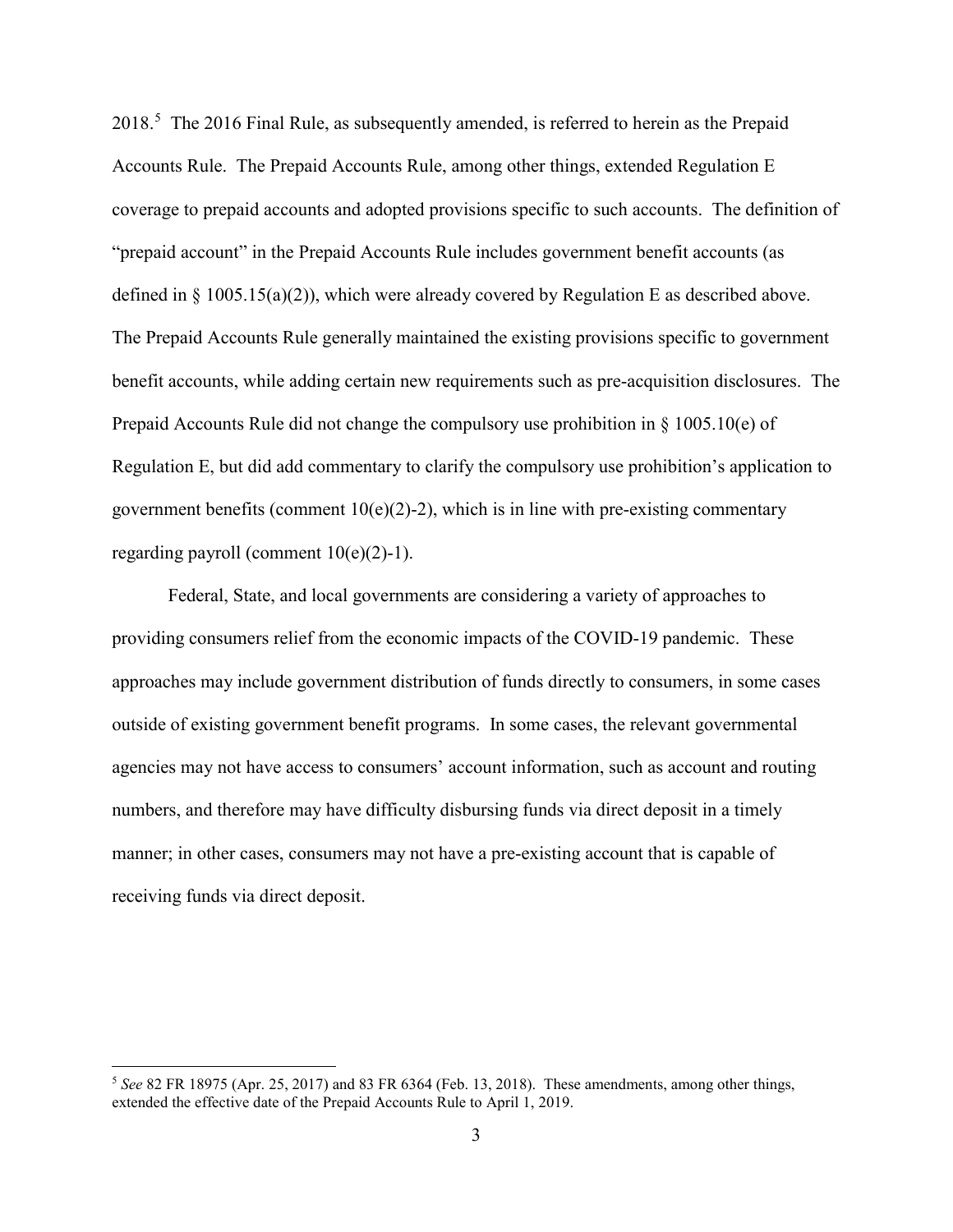## *B. Use of Electronic Fund Transfers in Government Benefit Disbursement*

The Bureau notes that Regulation E provides significant flexibility to government agencies that wish to disburse government benefits via electronic fund transfers. As stated above, EFTA and Regulation E prohibit requiring consumers to establish accounts for receipt of electronic fund transfers with a particular financial institution as a condition of receipt of a government benefit.<sup>[6](#page-3-0)</sup> The compulsory use prohibition does not require the agency to also offer payment through *any* other method the consumer may prefer; it simply requires that government agencies provide the consumer *a* choice. Specifically, comment 10(e)(2)-2 to Regulation E states that a government agency may require direct deposit of benefits by electronic means if recipients are allowed to choose the institution that will receive the direct deposit.[7](#page-3-1)

In the preamble to the 2016 Final Rule, the Bureau recognized that in some cases, circumstances may require that financial institutions or other persons disburse funds to consumers within a certain period. Consumers may be presented with options of how to receive payment but fail to exercise a choice. In such cases, the Bureau noted that, depending on the facts and circumstances, it may be reasonable for a financial institution or other person in this scenario to employ a reasonable default enrollment method.<sup>[8](#page-3-2)</sup>

*C. Application of the Compulsory Use Prohibition to COVID-19 Pandemic Relief Payments*

The Bureau is aware of the extraordinary circumstances created by the COVID-19 pandemic and the impact the pandemic has had, and will continue to have, on consumers.

<span id="page-3-0"></span> <sup>6</sup> *See* EFTA section 913(a)(2) (15 U.S.C. 1693k(2)) and § 1005.10(e)(2).

<span id="page-3-1"></span><sup>7</sup> Government agencies are permitted to provide paper checks as an option for payment, but are not *required* to do so by EFTA or Regulation E. Similarly, government agencies may, but are not required to, offer direct deposit into an account of the consumer's choosing as an alternative method of payment.

<span id="page-3-2"></span><sup>8</sup> 81 FR 83934, 83985 (Nov. 22, 2016).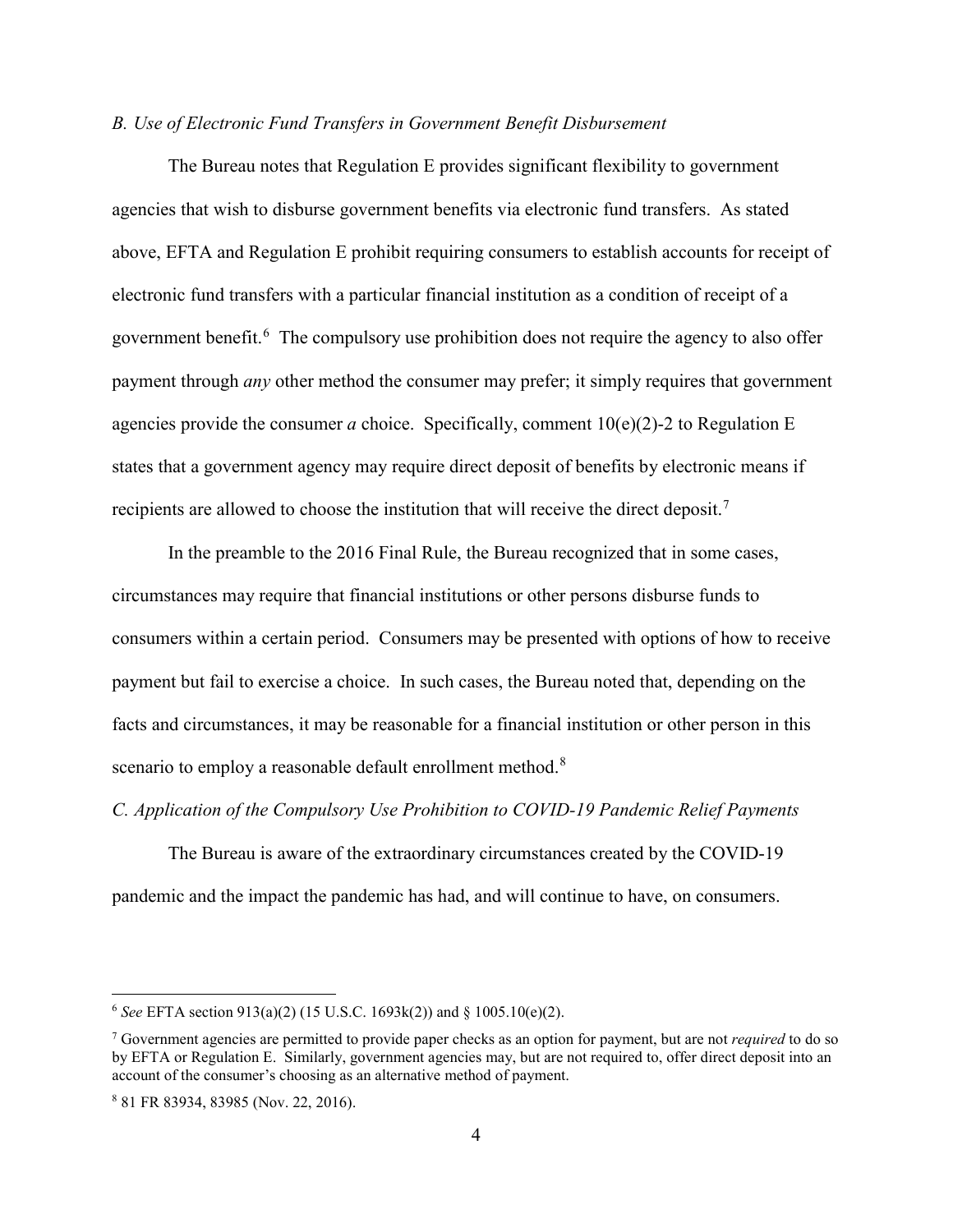Government agencies are responding to these impacts by disbursing funds directly to consumers, among other measures.

In response to the pandemic and its effects, it is important for consumers to be able to receive economic stimulus payments in a fast, secure, and efficient manner. The Bureau believes that consumers, for many reasons, will typically prefer to receive these payments via direct deposit into an existing account of their choosing, if they have such an account. However, the Bureau appreciates that government agencies making these disbursements will not be able to make all of these payments via direct deposit to an account of the consumer's choice. Government agencies may be unable to do so either because they do not have access to the account information, such as account and routing numbers, for some consumers, or because some consumers receiving payments do not have a pre-existing account that can accept direct deposits. In such cases, the disbursement of funds via alternative means, such as a newly-issued prepaid account, may be faster, more secure, more convenient, and less expensive—for both the government agency and the consumer—than making disbursements through other methods such as paper check.<sup>[9](#page-4-0)</sup>

Given the unique nature of this type of pandemic relief payment, the Bureau believes it is reasonable to interpret the term "government benefit," as used in EFTA section 913 and Regulation E  $\S$  1005.10(e)(2), to exclude certain of these payments. Specifically, the Bureau

<span id="page-4-0"></span> <sup>9</sup> In addition, consumers without a pre-existing account will typically need to visit an in-person location, such as a check cashing outlet, to obtain cash from a paper check.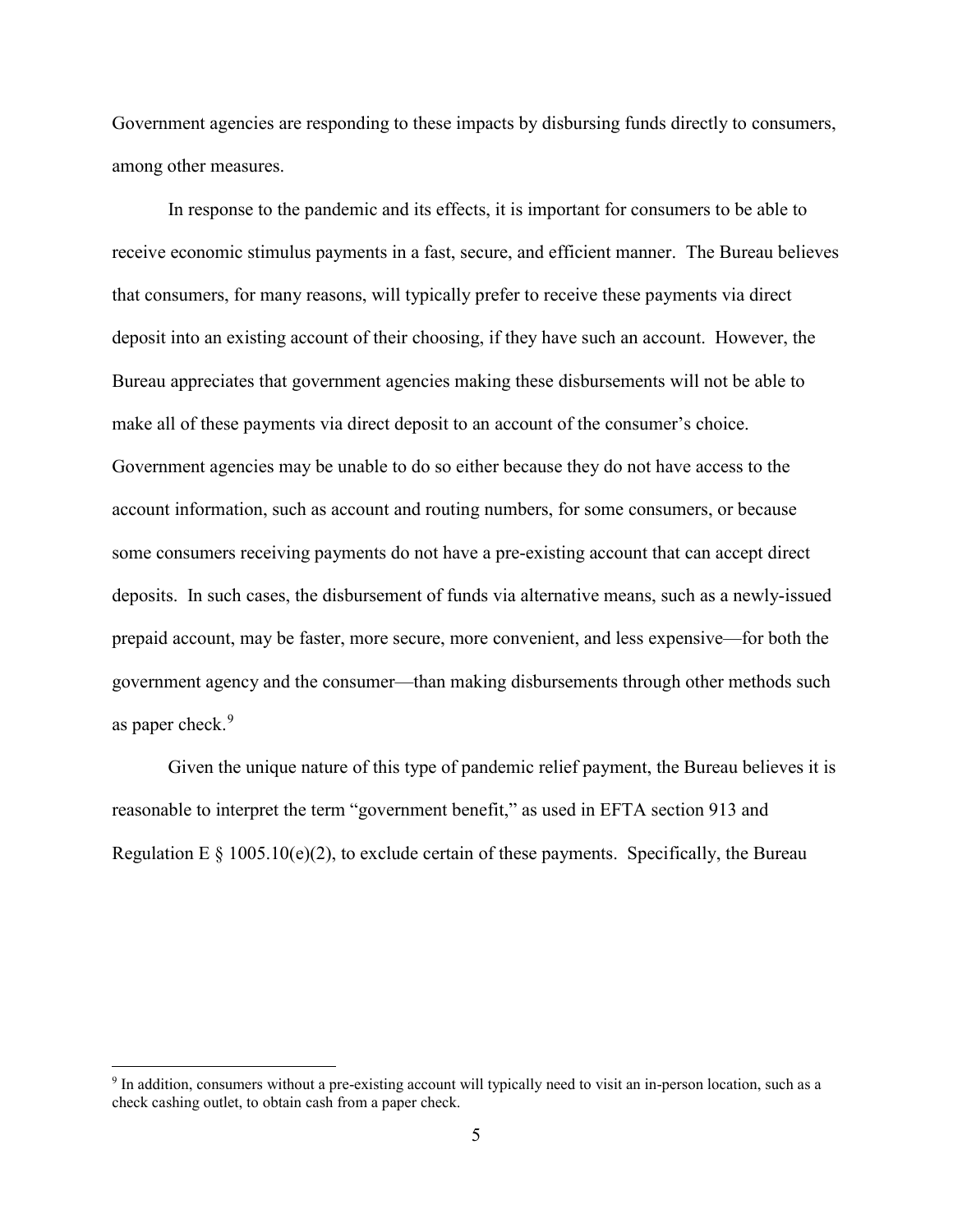interprets the term "government benefit" to exclude payments from Federal, State, or local governments if those payments are made:

- 1. *To provide assistance to consumers in response to the COVID-19 pandemic or its economic impacts*;
- 2. *Outside of an already-established government benefit program*: For example, payments made pursuant to an existing government benefit program would not qualify for this exclusion, even if the volume or dollar value of the program's payments is increased due to the COVID-19 pandemic;
- 3. *On a one-time or otherwise limited basis*: Thus, a limited series of related payments made to the same consumer could qualify for this exclusion; and
- 4. *Without a general requirement that consumers apply to the agency to receive funds*: Filing a tax return, or consumer provision of information necessary to complete a consumer identification and verification process prior to activating an access device, does not by itself constitute an application to receive funds.

The term "government benefit" is not defined in EFTA or Regulation E. However, the Bureau's interpretation herein is aligned with a common understanding of the scope of the term "government benefit." In the preamble to its 2016 Final Rule, the Bureau identified examples of government benefit programs that were covered by the Board's 1994 and 1997 rulemakings.<sup>[10](#page-5-0)</sup> In contrast, the payments that would not be considered a government benefit under this interpretive rule are one-time or otherwise limited payments specifically in response to the COVID-19 pandemic, not part of any existing government benefit program. Further, for

<span id="page-5-0"></span><sup>&</sup>lt;sup>10</sup> *See* 81 FR 83934, 83995 (Nov. 22, 2016). This interpretive rule does not change the status of any existing government benefit program under Regulation E.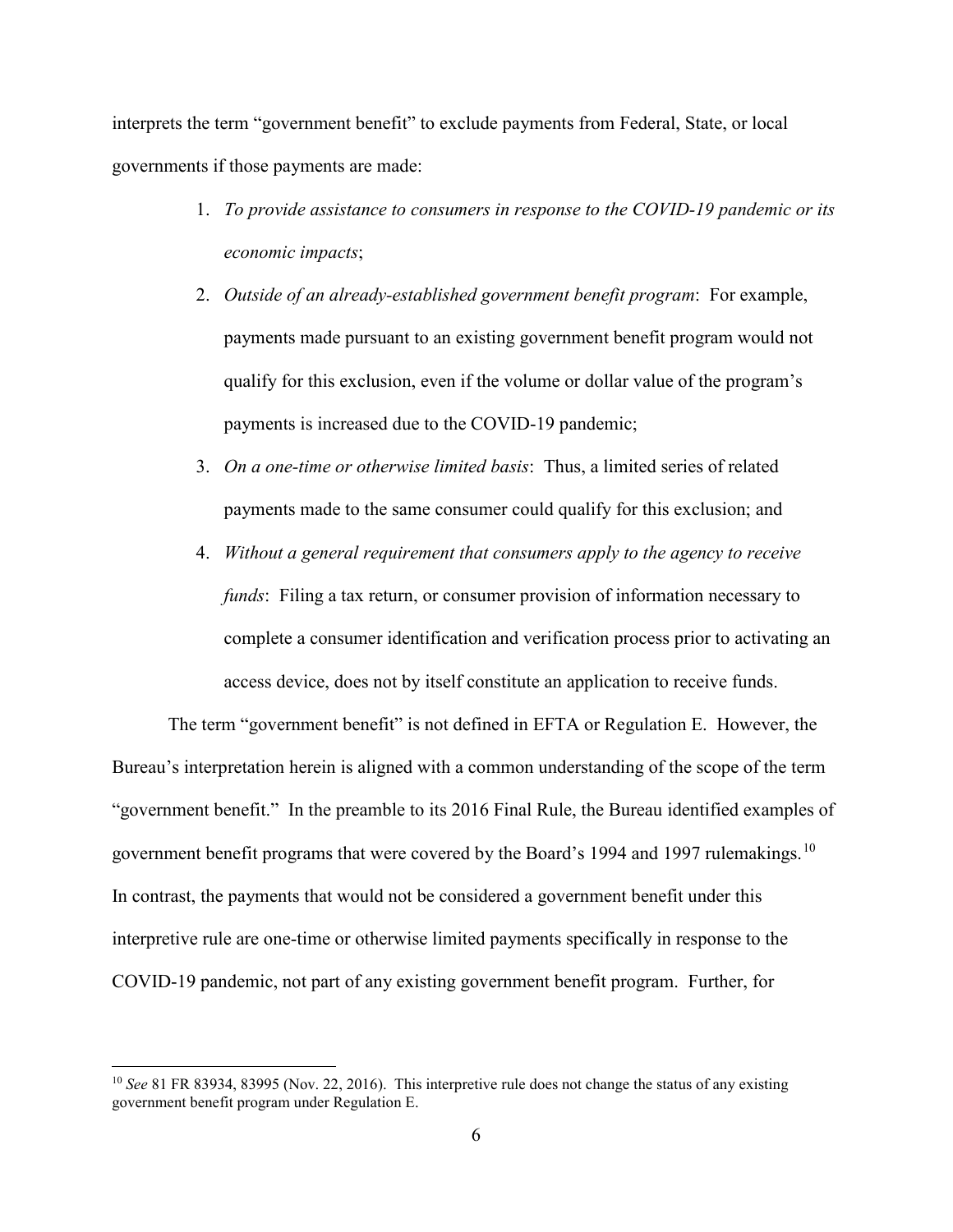payments under this interpretation, consumers likely would not generally be required to apply to the government for these types of pandemic relief payments, which may make it difficult for government agencies to determine consumers' payment preferences while making payments in a timely manner.

Direct deposit is generally the fastest, most efficient, and most secure way to disburse funds to consumers, but to make payments in that manner a government agency needs to have access to consumers' account information. However, given the unique circumstances due to the COVID-19 pandemic, the Bureau recognizes that payments covered by this interpretive rule are different than government benefits referred to in  $\S$  1005.10(e)(2). Thus, a government agency (as well as persons acting on behalf of a government agency) may require consumers to establish an account with a particular financial institution as a condition of receiving pandemic relief payments that meet the above conditions under this interpretive rule.

This interpretive rule is limited to the definition of "government benefit" under Regulation E and EFTA. Therefore, while accounts established to receive pandemic relief payments, as described above, do not constitute government benefit accounts as defined in § 1005.15(a)(2), the Bureau emphasizes that they may still be "prepaid accounts" under one of the other prongs of that definition in § 1005.2(b)(3).<sup>11</sup> However, the Bureau notes Regulation E excludes from the definition of "prepaid account" (and therefore coverage under Regulation E) an account that is directly or indirectly established through a third party and loaded only with qualified disaster relief payments (*i.e.*, funds made available through a qualified disaster relief program as defined in 26 U.S.C.  $139(b)$ .<sup>[12](#page-6-1)</sup>

<span id="page-6-0"></span> $11$  To the extent that they are prepaid accounts, the requirements of the Prepaid Accounts Rule (including the rule's pre-acquisition disclosure requirements) apply.

<span id="page-6-1"></span><sup>&</sup>lt;sup>12</sup> *See* § 1005.2(b)(3)(ii)(B) and comment 2(b)(3)(ii)-2.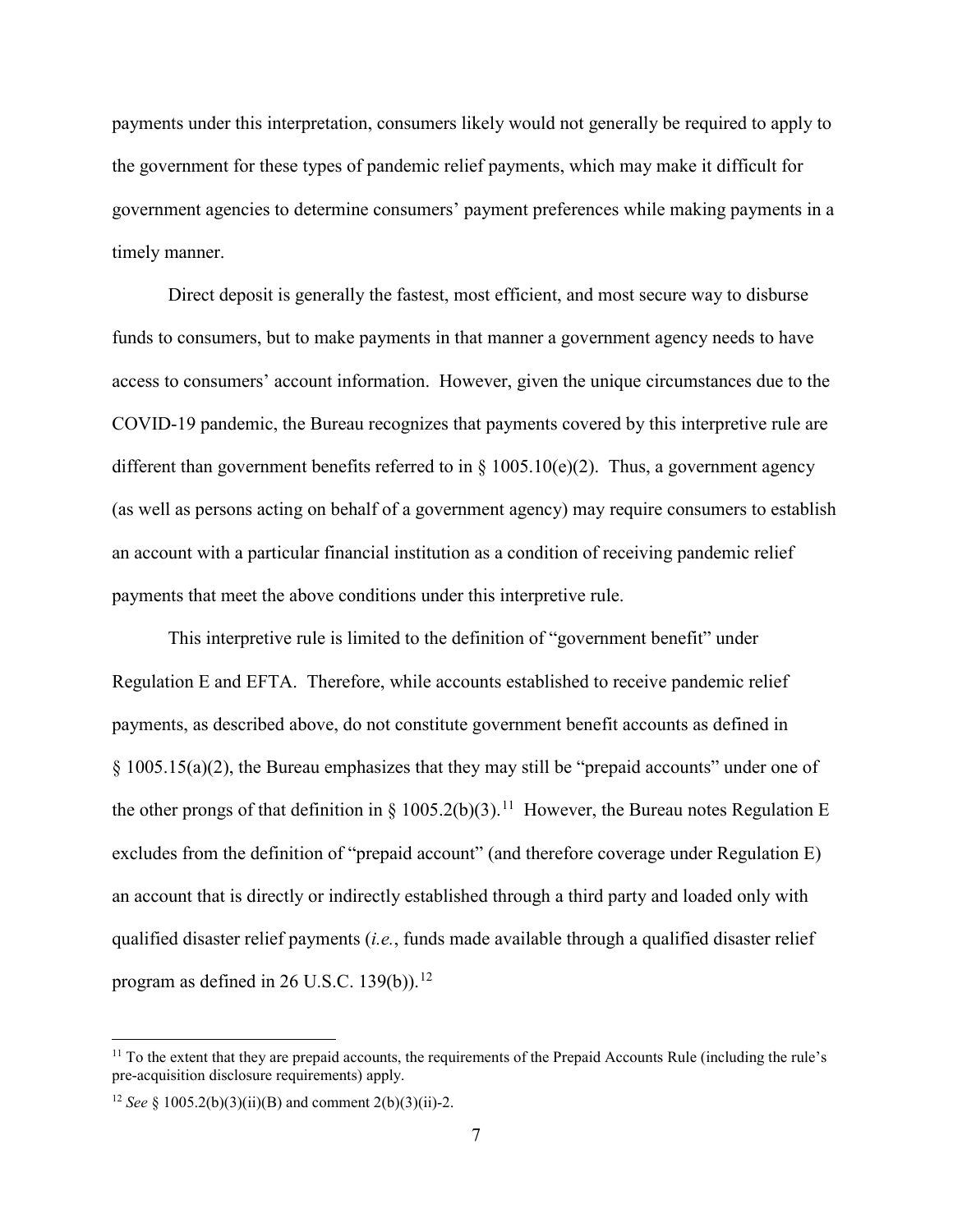The Bureau is issuing this interpretive rule based on its authority to interpret EFTA and Regulation E, including under section 1022(b)(1) of the Dodd-Frank Act, which authorizes guidance as may be necessary or appropriate to enable the Bureau to administer and carry out the purposes and objectives of the Federal consumer financial laws.<sup>[13](#page-7-0)</sup>

By operation of EFTA section 916(d), no provision of EFTA sections 916 or 917 imposing any liability applies to any act done or omitted in good faith in conformity with this interpretive rule, notwithstanding that after such act or omission has occurred, the interpretive rule is amended, rescinded, or determined by judicial or other authority to be invalid for any reason $14$ 

## **II. Effective Date**

Because this rule is solely interpretive, it is not subject to the 30-day delayed effective date for substantive rules under section 553(d) of the Administrative Procedure Act.<sup>15</sup> Therefore, this rule is effective on [INSERT DATE OF PUBLICATION IN THE FEDERAL REGISTER], the same date that it is published in the *Federal Register*.

## **III. Regulatory Requirements**

This rule articulates the Bureau's interpretation of Regulation E and EFTA. As an interpretive rule, it is exempt from the notice-and-comment rulemaking requirements of the Administrative Procedure Act.<sup>[16](#page-7-3)</sup> Because no notice of proposed rulemaking is required, the Regulatory Flexibility Act does not require an initial or final regulatory flexibility analysis.<sup>[17](#page-7-4)</sup>

<span id="page-7-0"></span> $13$  12 U.S.C. 5512(b)(1). The relevant provisions of EFTA and Regulation E form part of Federal consumer financial law. 12 U.S.C. 5481(12)(C), (14).

<span id="page-7-1"></span><sup>14</sup> 15 U.S.C. 1693m(d).

<span id="page-7-2"></span> $15$  5 U.S.C. 553(d).

<span id="page-7-3"></span><sup>16</sup> 5 U.S.C. 553(b).

<span id="page-7-4"></span> $17\,5$  U.S.C. 603(a), 604(a).